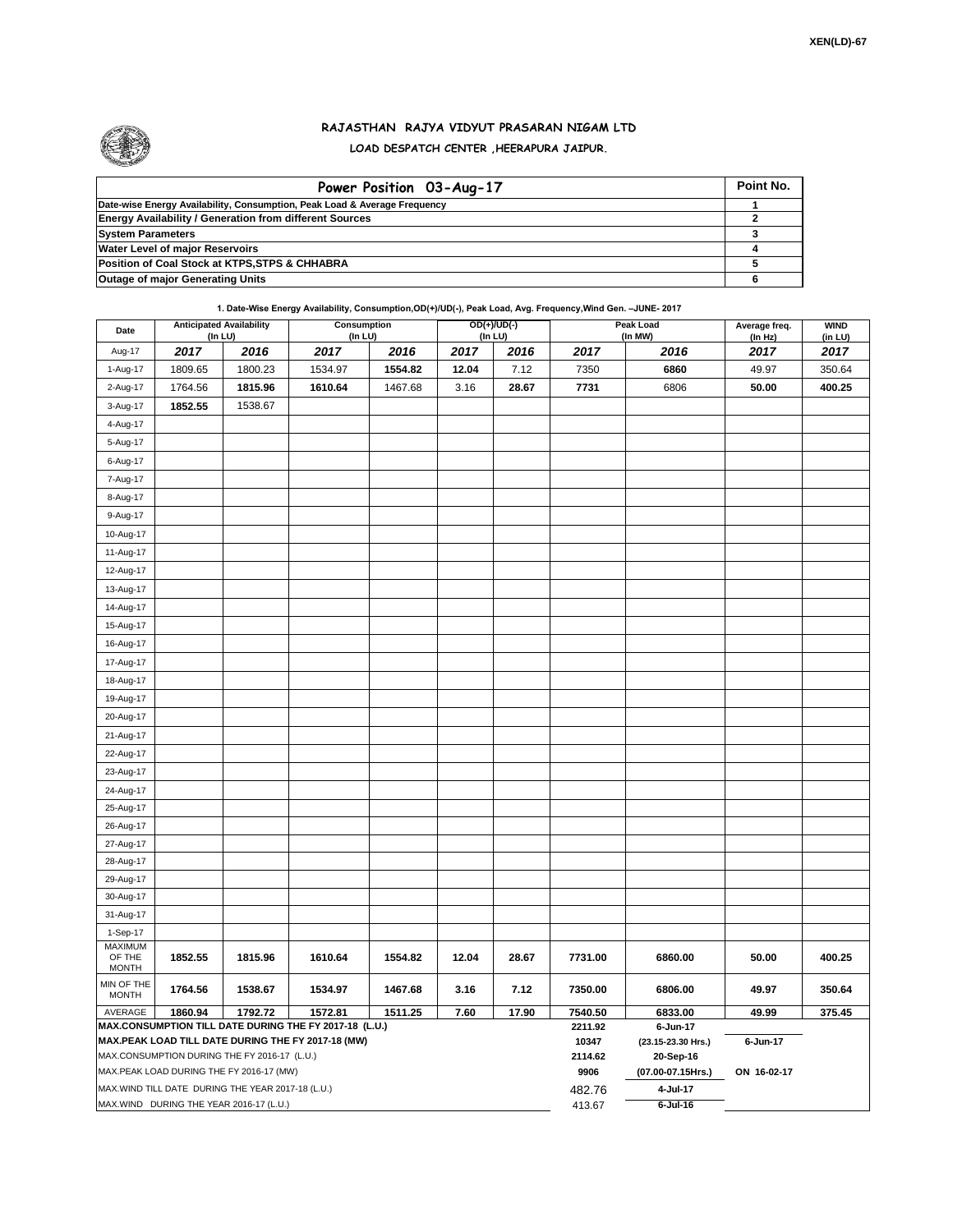## **2.Anticipated Availability/Generation From Different Sources**

| Sources Available to Rajasthan / Installed<br>S.No.<br>Prior<br>Prior<br>Actual<br>Capacity as on 30.09.2016<br>Energy<br>assessment of I<br>assessment of<br>(In MW)<br>Received<br>Avail. For next<br>Avail.<br>Dav<br>2-Aug-17<br>KTPS (1240/1240)<br>42.00<br>42.00<br>35.89<br>1<br>STPS (1500/1500)<br>55.00<br>$\overline{2}$<br>55.00<br>44.22<br>DHOLPUR GAS CCPP (330/330)<br>0.00<br>0.00<br>3<br>RAMGARH (273.5/273.5)<br>31.00<br>47.00<br>4<br>RAPP-A(200/200)<br>5<br>36.00<br>36.00<br>40.42<br>MAHI (140/140)<br>0.00<br>0.00<br>0.00<br>6<br>CHAMBAL (RPS+JS) (135.5/271)<br>0.00<br>0.00<br>0.00<br>7<br>GIRAL LIGNITE (250/250)<br>0.00<br>0.00<br>0.00<br>8<br>CHHABRA TPS 1000/1000)<br>108.00<br>9<br>108.00<br>188.12<br>ADANI (TPS) + KALISINDH (TPS)<br>288.00<br>288.00<br>10<br>(1200+1200/1320+1200)<br>WIND FARM (3980.40/4119.15)<br>375.00<br>373.00<br>11<br>SOLAR POWER(737.70/1295.70)<br>12<br>0.00<br>0.00<br>0.00<br>CAPTIVE POWER PLANTS<br>0.00<br>0.00<br>0.00<br>13<br>REGIONAL (INTRA STATE) O.A. (VLTPS)<br>0.00<br>0.00<br>0.00<br>14<br><b>OPEN ACCESS</b><br>$-72.57$<br>$-66.99$<br>15<br>$-66.99$<br>BIOMASS - (101.95/119.25)<br>5.00<br>2.00<br>16<br>BARSINGHSAR LTPS(250/250)<br>25.00<br>25.00<br>17<br>RAJWEST (1080/1080)<br>229.00<br>229.00<br>18<br><b>TOTAL (A): 1-18</b><br>1121.43<br>1138.01<br><b>BBMB COMPLEX</b><br>19<br>a) BHAKRA(230.79/1516.3)<br>34.37<br>30.43<br>28.05<br>b) DEHAR (198/990)<br>4.74<br>29.27<br>1.67<br>c) PONG (231.66/396)<br>25.87<br>22.83<br>27.49<br>TOTAL: a TO c<br>61.94<br>83.19<br><b>CENTRAL STATIONS</b><br>20<br>d) SINGRAULI (300/2000)<br>78.65<br>89.91<br>e) RIHAND<br>(310.24/3000)<br>113.58<br>117.86<br>f) UNCHAHAR-I(20/420)<br>0.00<br>0.35<br>1.37<br>g) UNCHAHAR-II& III(61/630)<br>1.87<br>1.38<br>5.40<br>h) INDIRA GANDHI STPS(JHAJHAR) 0.00/1500)<br>0.00<br>0.00<br>0.00<br>i) NCTPS DADRI St-II (43.22/980) + DADRI-TH<br>8.70<br>0.72<br>j) DADRI GAS (77/830)<br>0.58<br>0.20<br>(83.07/419)<br>k) ANTA<br>0.00<br>0.00<br>I) AURAIYA<br>(61.03/663)<br>0.00<br>0.00<br>0.00<br>m) NAPP<br>(44/440)<br>9.14<br>9.26<br>9.26<br>n) RAPP-B<br>(125/440)<br>31.09<br>31.09<br>31.09<br>o) RAPP-C<br>(88/440)<br>20.00<br>20.00<br>20.00<br>p) SALAL<br>(20.36/690)<br>4.56<br>4.70<br>q) URI<br>(70.37/720)<br>16.75<br>16.34<br>r) TANAKPUR<br>(10.86/94)<br>2.51<br>2.47<br>s) CHAMERA - (105.84/540)<br>25.15<br>25.15<br>25.15<br>t) CHAMERA-II (29.01/300)<br>6.96<br>6.96<br>6.96<br>u) CHAMERA-III (25.21/231)<br>6.02<br>6.02<br>6.02<br>v) DHAULIGANGA (27/280)<br>6.50<br>6.50<br>6.50<br>w) DULHASTI (42.42/390)<br>6.74<br>6.74<br>x) SEWA (13/120)<br>3.28<br>3.28<br>y) NJPC (112.00/1500)+RAMPUR(31.808/412.02)<br>34.83<br>20.97<br>z) TEHRI (75/1000)<br>17.10<br>16.96<br>aa) KOTESHWR (33.44/400) + PARBATI3 (56.73/520)<br>20.40<br>20.40<br>ab) TALA<br>3.66<br>3.61<br>3.61<br>ac) MUNDRA UMPP (380/4000)<br>87.19<br>57.20<br>54.20<br>ad) SASAN (372/3960)<br>45.38<br>63.41<br>36.02<br>ae) FRKKA+KHLGN+TLCHR (70.18/3940)<br>0.00<br>2.33<br>af) URS POWER(DADRITH-I)<br>0.00<br>0.00<br>TOTAL SCHEDULE(a TO af)<br>603.85<br>625.73<br>LOSSES<br>$-7.59$<br>$-6.64$<br>NET SCHEDULED<br>597.20<br>514.69<br>618.15<br>BILATERAL (REG.) EXCL. BANKING<br>19.73<br>19.73<br>21<br>26.41<br>BANKING<br>$-12.15$<br>$-12.15$<br>$-12.15$<br>22<br>BILATERAL(INTER-REG.). EXCLUDING (ISOA &<br>115.29<br>116.05<br>23<br>BANKING)<br><b>INTER STATE OPEN ACCESS (BILATERAL+IEX)</b><br>72.57<br>66.99<br>24<br>25<br><b>INDIAN ENERGY EXCHANGE</b><br>$-68.21$<br>$-181.46$<br>$-181.46$<br><b>TOTAL(B): (19 TO 25)</b><br>731.12<br>626.55<br>517.69<br>TOTAL GENERATION (A +B) : 1 TO 25<br>1607.47<br>OVER DRAWAL (+)/UNDER DRAWAL (-)<br>3.16<br><b>GRAND TOTAL</b><br>1852.55<br>1764.56<br>1815.96<br><b>LAST YEAR</b><br>1538.67 | (In LU) |  |  |  |          |  |  |  |  |  |
|----------------------------------------------------------------------------------------------------------------------------------------------------------------------------------------------------------------------------------------------------------------------------------------------------------------------------------------------------------------------------------------------------------------------------------------------------------------------------------------------------------------------------------------------------------------------------------------------------------------------------------------------------------------------------------------------------------------------------------------------------------------------------------------------------------------------------------------------------------------------------------------------------------------------------------------------------------------------------------------------------------------------------------------------------------------------------------------------------------------------------------------------------------------------------------------------------------------------------------------------------------------------------------------------------------------------------------------------------------------------------------------------------------------------------------------------------------------------------------------------------------------------------------------------------------------------------------------------------------------------------------------------------------------------------------------------------------------------------------------------------------------------------------------------------------------------------------------------------------------------------------------------------------------------------------------------------------------------------------------------------------------------------------------------------------------------------------------------------------------------------------------------------------------------------------------------------------------------------------------------------------------------------------------------------------------------------------------------------------------------------------------------------------------------------------------------------------------------------------------------------------------------------------------------------------------------------------------------------------------------------------------------------------------------------------------------------------------------------------------------------------------------------------------------------------------------------------------------------------------------------------------------------------------------------------------------------------------------------------------------------------------------------------------------------------------------------------------------------------------------------------------------------------------------------------------------------------------------------------------------------------------------------------------------------------------------------------------------------------------------------------------------------------------------------------------------------------------------------------------------------------------------------------------------------------------------------------------------------------------------------------------------------------------------------------------------------------------------------------------------------------------------------------------------------------------------------------------------------------------------------------------|---------|--|--|--|----------|--|--|--|--|--|
|                                                                                                                                                                                                                                                                                                                                                                                                                                                                                                                                                                                                                                                                                                                                                                                                                                                                                                                                                                                                                                                                                                                                                                                                                                                                                                                                                                                                                                                                                                                                                                                                                                                                                                                                                                                                                                                                                                                                                                                                                                                                                                                                                                                                                                                                                                                                                                                                                                                                                                                                                                                                                                                                                                                                                                                                                                                                                                                                                                                                                                                                                                                                                                                                                                                                                                                                                                                                                                                                                                                                                                                                                                                                                                                                                                                                                                                                                        |         |  |  |  |          |  |  |  |  |  |
|                                                                                                                                                                                                                                                                                                                                                                                                                                                                                                                                                                                                                                                                                                                                                                                                                                                                                                                                                                                                                                                                                                                                                                                                                                                                                                                                                                                                                                                                                                                                                                                                                                                                                                                                                                                                                                                                                                                                                                                                                                                                                                                                                                                                                                                                                                                                                                                                                                                                                                                                                                                                                                                                                                                                                                                                                                                                                                                                                                                                                                                                                                                                                                                                                                                                                                                                                                                                                                                                                                                                                                                                                                                                                                                                                                                                                                                                                        |         |  |  |  |          |  |  |  |  |  |
|                                                                                                                                                                                                                                                                                                                                                                                                                                                                                                                                                                                                                                                                                                                                                                                                                                                                                                                                                                                                                                                                                                                                                                                                                                                                                                                                                                                                                                                                                                                                                                                                                                                                                                                                                                                                                                                                                                                                                                                                                                                                                                                                                                                                                                                                                                                                                                                                                                                                                                                                                                                                                                                                                                                                                                                                                                                                                                                                                                                                                                                                                                                                                                                                                                                                                                                                                                                                                                                                                                                                                                                                                                                                                                                                                                                                                                                                                        |         |  |  |  |          |  |  |  |  |  |
|                                                                                                                                                                                                                                                                                                                                                                                                                                                                                                                                                                                                                                                                                                                                                                                                                                                                                                                                                                                                                                                                                                                                                                                                                                                                                                                                                                                                                                                                                                                                                                                                                                                                                                                                                                                                                                                                                                                                                                                                                                                                                                                                                                                                                                                                                                                                                                                                                                                                                                                                                                                                                                                                                                                                                                                                                                                                                                                                                                                                                                                                                                                                                                                                                                                                                                                                                                                                                                                                                                                                                                                                                                                                                                                                                                                                                                                                                        |         |  |  |  |          |  |  |  |  |  |
|                                                                                                                                                                                                                                                                                                                                                                                                                                                                                                                                                                                                                                                                                                                                                                                                                                                                                                                                                                                                                                                                                                                                                                                                                                                                                                                                                                                                                                                                                                                                                                                                                                                                                                                                                                                                                                                                                                                                                                                                                                                                                                                                                                                                                                                                                                                                                                                                                                                                                                                                                                                                                                                                                                                                                                                                                                                                                                                                                                                                                                                                                                                                                                                                                                                                                                                                                                                                                                                                                                                                                                                                                                                                                                                                                                                                                                                                                        |         |  |  |  |          |  |  |  |  |  |
|                                                                                                                                                                                                                                                                                                                                                                                                                                                                                                                                                                                                                                                                                                                                                                                                                                                                                                                                                                                                                                                                                                                                                                                                                                                                                                                                                                                                                                                                                                                                                                                                                                                                                                                                                                                                                                                                                                                                                                                                                                                                                                                                                                                                                                                                                                                                                                                                                                                                                                                                                                                                                                                                                                                                                                                                                                                                                                                                                                                                                                                                                                                                                                                                                                                                                                                                                                                                                                                                                                                                                                                                                                                                                                                                                                                                                                                                                        |         |  |  |  |          |  |  |  |  |  |
|                                                                                                                                                                                                                                                                                                                                                                                                                                                                                                                                                                                                                                                                                                                                                                                                                                                                                                                                                                                                                                                                                                                                                                                                                                                                                                                                                                                                                                                                                                                                                                                                                                                                                                                                                                                                                                                                                                                                                                                                                                                                                                                                                                                                                                                                                                                                                                                                                                                                                                                                                                                                                                                                                                                                                                                                                                                                                                                                                                                                                                                                                                                                                                                                                                                                                                                                                                                                                                                                                                                                                                                                                                                                                                                                                                                                                                                                                        |         |  |  |  | 0.00     |  |  |  |  |  |
|                                                                                                                                                                                                                                                                                                                                                                                                                                                                                                                                                                                                                                                                                                                                                                                                                                                                                                                                                                                                                                                                                                                                                                                                                                                                                                                                                                                                                                                                                                                                                                                                                                                                                                                                                                                                                                                                                                                                                                                                                                                                                                                                                                                                                                                                                                                                                                                                                                                                                                                                                                                                                                                                                                                                                                                                                                                                                                                                                                                                                                                                                                                                                                                                                                                                                                                                                                                                                                                                                                                                                                                                                                                                                                                                                                                                                                                                                        |         |  |  |  | 42.31    |  |  |  |  |  |
|                                                                                                                                                                                                                                                                                                                                                                                                                                                                                                                                                                                                                                                                                                                                                                                                                                                                                                                                                                                                                                                                                                                                                                                                                                                                                                                                                                                                                                                                                                                                                                                                                                                                                                                                                                                                                                                                                                                                                                                                                                                                                                                                                                                                                                                                                                                                                                                                                                                                                                                                                                                                                                                                                                                                                                                                                                                                                                                                                                                                                                                                                                                                                                                                                                                                                                                                                                                                                                                                                                                                                                                                                                                                                                                                                                                                                                                                                        |         |  |  |  |          |  |  |  |  |  |
|                                                                                                                                                                                                                                                                                                                                                                                                                                                                                                                                                                                                                                                                                                                                                                                                                                                                                                                                                                                                                                                                                                                                                                                                                                                                                                                                                                                                                                                                                                                                                                                                                                                                                                                                                                                                                                                                                                                                                                                                                                                                                                                                                                                                                                                                                                                                                                                                                                                                                                                                                                                                                                                                                                                                                                                                                                                                                                                                                                                                                                                                                                                                                                                                                                                                                                                                                                                                                                                                                                                                                                                                                                                                                                                                                                                                                                                                                        |         |  |  |  |          |  |  |  |  |  |
|                                                                                                                                                                                                                                                                                                                                                                                                                                                                                                                                                                                                                                                                                                                                                                                                                                                                                                                                                                                                                                                                                                                                                                                                                                                                                                                                                                                                                                                                                                                                                                                                                                                                                                                                                                                                                                                                                                                                                                                                                                                                                                                                                                                                                                                                                                                                                                                                                                                                                                                                                                                                                                                                                                                                                                                                                                                                                                                                                                                                                                                                                                                                                                                                                                                                                                                                                                                                                                                                                                                                                                                                                                                                                                                                                                                                                                                                                        |         |  |  |  |          |  |  |  |  |  |
|                                                                                                                                                                                                                                                                                                                                                                                                                                                                                                                                                                                                                                                                                                                                                                                                                                                                                                                                                                                                                                                                                                                                                                                                                                                                                                                                                                                                                                                                                                                                                                                                                                                                                                                                                                                                                                                                                                                                                                                                                                                                                                                                                                                                                                                                                                                                                                                                                                                                                                                                                                                                                                                                                                                                                                                                                                                                                                                                                                                                                                                                                                                                                                                                                                                                                                                                                                                                                                                                                                                                                                                                                                                                                                                                                                                                                                                                                        |         |  |  |  |          |  |  |  |  |  |
|                                                                                                                                                                                                                                                                                                                                                                                                                                                                                                                                                                                                                                                                                                                                                                                                                                                                                                                                                                                                                                                                                                                                                                                                                                                                                                                                                                                                                                                                                                                                                                                                                                                                                                                                                                                                                                                                                                                                                                                                                                                                                                                                                                                                                                                                                                                                                                                                                                                                                                                                                                                                                                                                                                                                                                                                                                                                                                                                                                                                                                                                                                                                                                                                                                                                                                                                                                                                                                                                                                                                                                                                                                                                                                                                                                                                                                                                                        |         |  |  |  | 232.90   |  |  |  |  |  |
|                                                                                                                                                                                                                                                                                                                                                                                                                                                                                                                                                                                                                                                                                                                                                                                                                                                                                                                                                                                                                                                                                                                                                                                                                                                                                                                                                                                                                                                                                                                                                                                                                                                                                                                                                                                                                                                                                                                                                                                                                                                                                                                                                                                                                                                                                                                                                                                                                                                                                                                                                                                                                                                                                                                                                                                                                                                                                                                                                                                                                                                                                                                                                                                                                                                                                                                                                                                                                                                                                                                                                                                                                                                                                                                                                                                                                                                                                        |         |  |  |  |          |  |  |  |  |  |
|                                                                                                                                                                                                                                                                                                                                                                                                                                                                                                                                                                                                                                                                                                                                                                                                                                                                                                                                                                                                                                                                                                                                                                                                                                                                                                                                                                                                                                                                                                                                                                                                                                                                                                                                                                                                                                                                                                                                                                                                                                                                                                                                                                                                                                                                                                                                                                                                                                                                                                                                                                                                                                                                                                                                                                                                                                                                                                                                                                                                                                                                                                                                                                                                                                                                                                                                                                                                                                                                                                                                                                                                                                                                                                                                                                                                                                                                                        |         |  |  |  | 400.25   |  |  |  |  |  |
|                                                                                                                                                                                                                                                                                                                                                                                                                                                                                                                                                                                                                                                                                                                                                                                                                                                                                                                                                                                                                                                                                                                                                                                                                                                                                                                                                                                                                                                                                                                                                                                                                                                                                                                                                                                                                                                                                                                                                                                                                                                                                                                                                                                                                                                                                                                                                                                                                                                                                                                                                                                                                                                                                                                                                                                                                                                                                                                                                                                                                                                                                                                                                                                                                                                                                                                                                                                                                                                                                                                                                                                                                                                                                                                                                                                                                                                                                        |         |  |  |  |          |  |  |  |  |  |
|                                                                                                                                                                                                                                                                                                                                                                                                                                                                                                                                                                                                                                                                                                                                                                                                                                                                                                                                                                                                                                                                                                                                                                                                                                                                                                                                                                                                                                                                                                                                                                                                                                                                                                                                                                                                                                                                                                                                                                                                                                                                                                                                                                                                                                                                                                                                                                                                                                                                                                                                                                                                                                                                                                                                                                                                                                                                                                                                                                                                                                                                                                                                                                                                                                                                                                                                                                                                                                                                                                                                                                                                                                                                                                                                                                                                                                                                                        |         |  |  |  |          |  |  |  |  |  |
|                                                                                                                                                                                                                                                                                                                                                                                                                                                                                                                                                                                                                                                                                                                                                                                                                                                                                                                                                                                                                                                                                                                                                                                                                                                                                                                                                                                                                                                                                                                                                                                                                                                                                                                                                                                                                                                                                                                                                                                                                                                                                                                                                                                                                                                                                                                                                                                                                                                                                                                                                                                                                                                                                                                                                                                                                                                                                                                                                                                                                                                                                                                                                                                                                                                                                                                                                                                                                                                                                                                                                                                                                                                                                                                                                                                                                                                                                        |         |  |  |  |          |  |  |  |  |  |
|                                                                                                                                                                                                                                                                                                                                                                                                                                                                                                                                                                                                                                                                                                                                                                                                                                                                                                                                                                                                                                                                                                                                                                                                                                                                                                                                                                                                                                                                                                                                                                                                                                                                                                                                                                                                                                                                                                                                                                                                                                                                                                                                                                                                                                                                                                                                                                                                                                                                                                                                                                                                                                                                                                                                                                                                                                                                                                                                                                                                                                                                                                                                                                                                                                                                                                                                                                                                                                                                                                                                                                                                                                                                                                                                                                                                                                                                                        |         |  |  |  | 4.80     |  |  |  |  |  |
|                                                                                                                                                                                                                                                                                                                                                                                                                                                                                                                                                                                                                                                                                                                                                                                                                                                                                                                                                                                                                                                                                                                                                                                                                                                                                                                                                                                                                                                                                                                                                                                                                                                                                                                                                                                                                                                                                                                                                                                                                                                                                                                                                                                                                                                                                                                                                                                                                                                                                                                                                                                                                                                                                                                                                                                                                                                                                                                                                                                                                                                                                                                                                                                                                                                                                                                                                                                                                                                                                                                                                                                                                                                                                                                                                                                                                                                                                        |         |  |  |  | 23.98    |  |  |  |  |  |
|                                                                                                                                                                                                                                                                                                                                                                                                                                                                                                                                                                                                                                                                                                                                                                                                                                                                                                                                                                                                                                                                                                                                                                                                                                                                                                                                                                                                                                                                                                                                                                                                                                                                                                                                                                                                                                                                                                                                                                                                                                                                                                                                                                                                                                                                                                                                                                                                                                                                                                                                                                                                                                                                                                                                                                                                                                                                                                                                                                                                                                                                                                                                                                                                                                                                                                                                                                                                                                                                                                                                                                                                                                                                                                                                                                                                                                                                                        |         |  |  |  | 143.88   |  |  |  |  |  |
|                                                                                                                                                                                                                                                                                                                                                                                                                                                                                                                                                                                                                                                                                                                                                                                                                                                                                                                                                                                                                                                                                                                                                                                                                                                                                                                                                                                                                                                                                                                                                                                                                                                                                                                                                                                                                                                                                                                                                                                                                                                                                                                                                                                                                                                                                                                                                                                                                                                                                                                                                                                                                                                                                                                                                                                                                                                                                                                                                                                                                                                                                                                                                                                                                                                                                                                                                                                                                                                                                                                                                                                                                                                                                                                                                                                                                                                                                        |         |  |  |  | 1089.78  |  |  |  |  |  |
|                                                                                                                                                                                                                                                                                                                                                                                                                                                                                                                                                                                                                                                                                                                                                                                                                                                                                                                                                                                                                                                                                                                                                                                                                                                                                                                                                                                                                                                                                                                                                                                                                                                                                                                                                                                                                                                                                                                                                                                                                                                                                                                                                                                                                                                                                                                                                                                                                                                                                                                                                                                                                                                                                                                                                                                                                                                                                                                                                                                                                                                                                                                                                                                                                                                                                                                                                                                                                                                                                                                                                                                                                                                                                                                                                                                                                                                                                        |         |  |  |  |          |  |  |  |  |  |
|                                                                                                                                                                                                                                                                                                                                                                                                                                                                                                                                                                                                                                                                                                                                                                                                                                                                                                                                                                                                                                                                                                                                                                                                                                                                                                                                                                                                                                                                                                                                                                                                                                                                                                                                                                                                                                                                                                                                                                                                                                                                                                                                                                                                                                                                                                                                                                                                                                                                                                                                                                                                                                                                                                                                                                                                                                                                                                                                                                                                                                                                                                                                                                                                                                                                                                                                                                                                                                                                                                                                                                                                                                                                                                                                                                                                                                                                                        |         |  |  |  |          |  |  |  |  |  |
|                                                                                                                                                                                                                                                                                                                                                                                                                                                                                                                                                                                                                                                                                                                                                                                                                                                                                                                                                                                                                                                                                                                                                                                                                                                                                                                                                                                                                                                                                                                                                                                                                                                                                                                                                                                                                                                                                                                                                                                                                                                                                                                                                                                                                                                                                                                                                                                                                                                                                                                                                                                                                                                                                                                                                                                                                                                                                                                                                                                                                                                                                                                                                                                                                                                                                                                                                                                                                                                                                                                                                                                                                                                                                                                                                                                                                                                                                        |         |  |  |  |          |  |  |  |  |  |
|                                                                                                                                                                                                                                                                                                                                                                                                                                                                                                                                                                                                                                                                                                                                                                                                                                                                                                                                                                                                                                                                                                                                                                                                                                                                                                                                                                                                                                                                                                                                                                                                                                                                                                                                                                                                                                                                                                                                                                                                                                                                                                                                                                                                                                                                                                                                                                                                                                                                                                                                                                                                                                                                                                                                                                                                                                                                                                                                                                                                                                                                                                                                                                                                                                                                                                                                                                                                                                                                                                                                                                                                                                                                                                                                                                                                                                                                                        |         |  |  |  | 59.58    |  |  |  |  |  |
|                                                                                                                                                                                                                                                                                                                                                                                                                                                                                                                                                                                                                                                                                                                                                                                                                                                                                                                                                                                                                                                                                                                                                                                                                                                                                                                                                                                                                                                                                                                                                                                                                                                                                                                                                                                                                                                                                                                                                                                                                                                                                                                                                                                                                                                                                                                                                                                                                                                                                                                                                                                                                                                                                                                                                                                                                                                                                                                                                                                                                                                                                                                                                                                                                                                                                                                                                                                                                                                                                                                                                                                                                                                                                                                                                                                                                                                                                        |         |  |  |  |          |  |  |  |  |  |
|                                                                                                                                                                                                                                                                                                                                                                                                                                                                                                                                                                                                                                                                                                                                                                                                                                                                                                                                                                                                                                                                                                                                                                                                                                                                                                                                                                                                                                                                                                                                                                                                                                                                                                                                                                                                                                                                                                                                                                                                                                                                                                                                                                                                                                                                                                                                                                                                                                                                                                                                                                                                                                                                                                                                                                                                                                                                                                                                                                                                                                                                                                                                                                                                                                                                                                                                                                                                                                                                                                                                                                                                                                                                                                                                                                                                                                                                                        |         |  |  |  | 60.48    |  |  |  |  |  |
|                                                                                                                                                                                                                                                                                                                                                                                                                                                                                                                                                                                                                                                                                                                                                                                                                                                                                                                                                                                                                                                                                                                                                                                                                                                                                                                                                                                                                                                                                                                                                                                                                                                                                                                                                                                                                                                                                                                                                                                                                                                                                                                                                                                                                                                                                                                                                                                                                                                                                                                                                                                                                                                                                                                                                                                                                                                                                                                                                                                                                                                                                                                                                                                                                                                                                                                                                                                                                                                                                                                                                                                                                                                                                                                                                                                                                                                                                        |         |  |  |  | 93.23    |  |  |  |  |  |
|                                                                                                                                                                                                                                                                                                                                                                                                                                                                                                                                                                                                                                                                                                                                                                                                                                                                                                                                                                                                                                                                                                                                                                                                                                                                                                                                                                                                                                                                                                                                                                                                                                                                                                                                                                                                                                                                                                                                                                                                                                                                                                                                                                                                                                                                                                                                                                                                                                                                                                                                                                                                                                                                                                                                                                                                                                                                                                                                                                                                                                                                                                                                                                                                                                                                                                                                                                                                                                                                                                                                                                                                                                                                                                                                                                                                                                                                                        |         |  |  |  |          |  |  |  |  |  |
|                                                                                                                                                                                                                                                                                                                                                                                                                                                                                                                                                                                                                                                                                                                                                                                                                                                                                                                                                                                                                                                                                                                                                                                                                                                                                                                                                                                                                                                                                                                                                                                                                                                                                                                                                                                                                                                                                                                                                                                                                                                                                                                                                                                                                                                                                                                                                                                                                                                                                                                                                                                                                                                                                                                                                                                                                                                                                                                                                                                                                                                                                                                                                                                                                                                                                                                                                                                                                                                                                                                                                                                                                                                                                                                                                                                                                                                                                        |         |  |  |  |          |  |  |  |  |  |
|                                                                                                                                                                                                                                                                                                                                                                                                                                                                                                                                                                                                                                                                                                                                                                                                                                                                                                                                                                                                                                                                                                                                                                                                                                                                                                                                                                                                                                                                                                                                                                                                                                                                                                                                                                                                                                                                                                                                                                                                                                                                                                                                                                                                                                                                                                                                                                                                                                                                                                                                                                                                                                                                                                                                                                                                                                                                                                                                                                                                                                                                                                                                                                                                                                                                                                                                                                                                                                                                                                                                                                                                                                                                                                                                                                                                                                                                                        |         |  |  |  | 2.30     |  |  |  |  |  |
|                                                                                                                                                                                                                                                                                                                                                                                                                                                                                                                                                                                                                                                                                                                                                                                                                                                                                                                                                                                                                                                                                                                                                                                                                                                                                                                                                                                                                                                                                                                                                                                                                                                                                                                                                                                                                                                                                                                                                                                                                                                                                                                                                                                                                                                                                                                                                                                                                                                                                                                                                                                                                                                                                                                                                                                                                                                                                                                                                                                                                                                                                                                                                                                                                                                                                                                                                                                                                                                                                                                                                                                                                                                                                                                                                                                                                                                                                        |         |  |  |  | 1.26     |  |  |  |  |  |
|                                                                                                                                                                                                                                                                                                                                                                                                                                                                                                                                                                                                                                                                                                                                                                                                                                                                                                                                                                                                                                                                                                                                                                                                                                                                                                                                                                                                                                                                                                                                                                                                                                                                                                                                                                                                                                                                                                                                                                                                                                                                                                                                                                                                                                                                                                                                                                                                                                                                                                                                                                                                                                                                                                                                                                                                                                                                                                                                                                                                                                                                                                                                                                                                                                                                                                                                                                                                                                                                                                                                                                                                                                                                                                                                                                                                                                                                                        |         |  |  |  | 0.00     |  |  |  |  |  |
|                                                                                                                                                                                                                                                                                                                                                                                                                                                                                                                                                                                                                                                                                                                                                                                                                                                                                                                                                                                                                                                                                                                                                                                                                                                                                                                                                                                                                                                                                                                                                                                                                                                                                                                                                                                                                                                                                                                                                                                                                                                                                                                                                                                                                                                                                                                                                                                                                                                                                                                                                                                                                                                                                                                                                                                                                                                                                                                                                                                                                                                                                                                                                                                                                                                                                                                                                                                                                                                                                                                                                                                                                                                                                                                                                                                                                                                                                        |         |  |  |  |          |  |  |  |  |  |
|                                                                                                                                                                                                                                                                                                                                                                                                                                                                                                                                                                                                                                                                                                                                                                                                                                                                                                                                                                                                                                                                                                                                                                                                                                                                                                                                                                                                                                                                                                                                                                                                                                                                                                                                                                                                                                                                                                                                                                                                                                                                                                                                                                                                                                                                                                                                                                                                                                                                                                                                                                                                                                                                                                                                                                                                                                                                                                                                                                                                                                                                                                                                                                                                                                                                                                                                                                                                                                                                                                                                                                                                                                                                                                                                                                                                                                                                                        |         |  |  |  |          |  |  |  |  |  |
|                                                                                                                                                                                                                                                                                                                                                                                                                                                                                                                                                                                                                                                                                                                                                                                                                                                                                                                                                                                                                                                                                                                                                                                                                                                                                                                                                                                                                                                                                                                                                                                                                                                                                                                                                                                                                                                                                                                                                                                                                                                                                                                                                                                                                                                                                                                                                                                                                                                                                                                                                                                                                                                                                                                                                                                                                                                                                                                                                                                                                                                                                                                                                                                                                                                                                                                                                                                                                                                                                                                                                                                                                                                                                                                                                                                                                                                                                        |         |  |  |  |          |  |  |  |  |  |
|                                                                                                                                                                                                                                                                                                                                                                                                                                                                                                                                                                                                                                                                                                                                                                                                                                                                                                                                                                                                                                                                                                                                                                                                                                                                                                                                                                                                                                                                                                                                                                                                                                                                                                                                                                                                                                                                                                                                                                                                                                                                                                                                                                                                                                                                                                                                                                                                                                                                                                                                                                                                                                                                                                                                                                                                                                                                                                                                                                                                                                                                                                                                                                                                                                                                                                                                                                                                                                                                                                                                                                                                                                                                                                                                                                                                                                                                                        |         |  |  |  | 4.46     |  |  |  |  |  |
|                                                                                                                                                                                                                                                                                                                                                                                                                                                                                                                                                                                                                                                                                                                                                                                                                                                                                                                                                                                                                                                                                                                                                                                                                                                                                                                                                                                                                                                                                                                                                                                                                                                                                                                                                                                                                                                                                                                                                                                                                                                                                                                                                                                                                                                                                                                                                                                                                                                                                                                                                                                                                                                                                                                                                                                                                                                                                                                                                                                                                                                                                                                                                                                                                                                                                                                                                                                                                                                                                                                                                                                                                                                                                                                                                                                                                                                                                        |         |  |  |  | 16.34    |  |  |  |  |  |
|                                                                                                                                                                                                                                                                                                                                                                                                                                                                                                                                                                                                                                                                                                                                                                                                                                                                                                                                                                                                                                                                                                                                                                                                                                                                                                                                                                                                                                                                                                                                                                                                                                                                                                                                                                                                                                                                                                                                                                                                                                                                                                                                                                                                                                                                                                                                                                                                                                                                                                                                                                                                                                                                                                                                                                                                                                                                                                                                                                                                                                                                                                                                                                                                                                                                                                                                                                                                                                                                                                                                                                                                                                                                                                                                                                                                                                                                                        |         |  |  |  | 2.47     |  |  |  |  |  |
|                                                                                                                                                                                                                                                                                                                                                                                                                                                                                                                                                                                                                                                                                                                                                                                                                                                                                                                                                                                                                                                                                                                                                                                                                                                                                                                                                                                                                                                                                                                                                                                                                                                                                                                                                                                                                                                                                                                                                                                                                                                                                                                                                                                                                                                                                                                                                                                                                                                                                                                                                                                                                                                                                                                                                                                                                                                                                                                                                                                                                                                                                                                                                                                                                                                                                                                                                                                                                                                                                                                                                                                                                                                                                                                                                                                                                                                                                        |         |  |  |  |          |  |  |  |  |  |
|                                                                                                                                                                                                                                                                                                                                                                                                                                                                                                                                                                                                                                                                                                                                                                                                                                                                                                                                                                                                                                                                                                                                                                                                                                                                                                                                                                                                                                                                                                                                                                                                                                                                                                                                                                                                                                                                                                                                                                                                                                                                                                                                                                                                                                                                                                                                                                                                                                                                                                                                                                                                                                                                                                                                                                                                                                                                                                                                                                                                                                                                                                                                                                                                                                                                                                                                                                                                                                                                                                                                                                                                                                                                                                                                                                                                                                                                                        |         |  |  |  |          |  |  |  |  |  |
|                                                                                                                                                                                                                                                                                                                                                                                                                                                                                                                                                                                                                                                                                                                                                                                                                                                                                                                                                                                                                                                                                                                                                                                                                                                                                                                                                                                                                                                                                                                                                                                                                                                                                                                                                                                                                                                                                                                                                                                                                                                                                                                                                                                                                                                                                                                                                                                                                                                                                                                                                                                                                                                                                                                                                                                                                                                                                                                                                                                                                                                                                                                                                                                                                                                                                                                                                                                                                                                                                                                                                                                                                                                                                                                                                                                                                                                                                        |         |  |  |  |          |  |  |  |  |  |
|                                                                                                                                                                                                                                                                                                                                                                                                                                                                                                                                                                                                                                                                                                                                                                                                                                                                                                                                                                                                                                                                                                                                                                                                                                                                                                                                                                                                                                                                                                                                                                                                                                                                                                                                                                                                                                                                                                                                                                                                                                                                                                                                                                                                                                                                                                                                                                                                                                                                                                                                                                                                                                                                                                                                                                                                                                                                                                                                                                                                                                                                                                                                                                                                                                                                                                                                                                                                                                                                                                                                                                                                                                                                                                                                                                                                                                                                                        |         |  |  |  | 5.76     |  |  |  |  |  |
|                                                                                                                                                                                                                                                                                                                                                                                                                                                                                                                                                                                                                                                                                                                                                                                                                                                                                                                                                                                                                                                                                                                                                                                                                                                                                                                                                                                                                                                                                                                                                                                                                                                                                                                                                                                                                                                                                                                                                                                                                                                                                                                                                                                                                                                                                                                                                                                                                                                                                                                                                                                                                                                                                                                                                                                                                                                                                                                                                                                                                                                                                                                                                                                                                                                                                                                                                                                                                                                                                                                                                                                                                                                                                                                                                                                                                                                                                        |         |  |  |  | 3.14     |  |  |  |  |  |
|                                                                                                                                                                                                                                                                                                                                                                                                                                                                                                                                                                                                                                                                                                                                                                                                                                                                                                                                                                                                                                                                                                                                                                                                                                                                                                                                                                                                                                                                                                                                                                                                                                                                                                                                                                                                                                                                                                                                                                                                                                                                                                                                                                                                                                                                                                                                                                                                                                                                                                                                                                                                                                                                                                                                                                                                                                                                                                                                                                                                                                                                                                                                                                                                                                                                                                                                                                                                                                                                                                                                                                                                                                                                                                                                                                                                                                                                                        |         |  |  |  | 17.48    |  |  |  |  |  |
|                                                                                                                                                                                                                                                                                                                                                                                                                                                                                                                                                                                                                                                                                                                                                                                                                                                                                                                                                                                                                                                                                                                                                                                                                                                                                                                                                                                                                                                                                                                                                                                                                                                                                                                                                                                                                                                                                                                                                                                                                                                                                                                                                                                                                                                                                                                                                                                                                                                                                                                                                                                                                                                                                                                                                                                                                                                                                                                                                                                                                                                                                                                                                                                                                                                                                                                                                                                                                                                                                                                                                                                                                                                                                                                                                                                                                                                                                        |         |  |  |  | 16.96    |  |  |  |  |  |
|                                                                                                                                                                                                                                                                                                                                                                                                                                                                                                                                                                                                                                                                                                                                                                                                                                                                                                                                                                                                                                                                                                                                                                                                                                                                                                                                                                                                                                                                                                                                                                                                                                                                                                                                                                                                                                                                                                                                                                                                                                                                                                                                                                                                                                                                                                                                                                                                                                                                                                                                                                                                                                                                                                                                                                                                                                                                                                                                                                                                                                                                                                                                                                                                                                                                                                                                                                                                                                                                                                                                                                                                                                                                                                                                                                                                                                                                                        |         |  |  |  | 37.53    |  |  |  |  |  |
|                                                                                                                                                                                                                                                                                                                                                                                                                                                                                                                                                                                                                                                                                                                                                                                                                                                                                                                                                                                                                                                                                                                                                                                                                                                                                                                                                                                                                                                                                                                                                                                                                                                                                                                                                                                                                                                                                                                                                                                                                                                                                                                                                                                                                                                                                                                                                                                                                                                                                                                                                                                                                                                                                                                                                                                                                                                                                                                                                                                                                                                                                                                                                                                                                                                                                                                                                                                                                                                                                                                                                                                                                                                                                                                                                                                                                                                                                        |         |  |  |  |          |  |  |  |  |  |
|                                                                                                                                                                                                                                                                                                                                                                                                                                                                                                                                                                                                                                                                                                                                                                                                                                                                                                                                                                                                                                                                                                                                                                                                                                                                                                                                                                                                                                                                                                                                                                                                                                                                                                                                                                                                                                                                                                                                                                                                                                                                                                                                                                                                                                                                                                                                                                                                                                                                                                                                                                                                                                                                                                                                                                                                                                                                                                                                                                                                                                                                                                                                                                                                                                                                                                                                                                                                                                                                                                                                                                                                                                                                                                                                                                                                                                                                                        |         |  |  |  |          |  |  |  |  |  |
|                                                                                                                                                                                                                                                                                                                                                                                                                                                                                                                                                                                                                                                                                                                                                                                                                                                                                                                                                                                                                                                                                                                                                                                                                                                                                                                                                                                                                                                                                                                                                                                                                                                                                                                                                                                                                                                                                                                                                                                                                                                                                                                                                                                                                                                                                                                                                                                                                                                                                                                                                                                                                                                                                                                                                                                                                                                                                                                                                                                                                                                                                                                                                                                                                                                                                                                                                                                                                                                                                                                                                                                                                                                                                                                                                                                                                                                                                        |         |  |  |  | 5.21     |  |  |  |  |  |
|                                                                                                                                                                                                                                                                                                                                                                                                                                                                                                                                                                                                                                                                                                                                                                                                                                                                                                                                                                                                                                                                                                                                                                                                                                                                                                                                                                                                                                                                                                                                                                                                                                                                                                                                                                                                                                                                                                                                                                                                                                                                                                                                                                                                                                                                                                                                                                                                                                                                                                                                                                                                                                                                                                                                                                                                                                                                                                                                                                                                                                                                                                                                                                                                                                                                                                                                                                                                                                                                                                                                                                                                                                                                                                                                                                                                                                                                                        |         |  |  |  | 0.00     |  |  |  |  |  |
|                                                                                                                                                                                                                                                                                                                                                                                                                                                                                                                                                                                                                                                                                                                                                                                                                                                                                                                                                                                                                                                                                                                                                                                                                                                                                                                                                                                                                                                                                                                                                                                                                                                                                                                                                                                                                                                                                                                                                                                                                                                                                                                                                                                                                                                                                                                                                                                                                                                                                                                                                                                                                                                                                                                                                                                                                                                                                                                                                                                                                                                                                                                                                                                                                                                                                                                                                                                                                                                                                                                                                                                                                                                                                                                                                                                                                                                                                        |         |  |  |  | 531.81   |  |  |  |  |  |
|                                                                                                                                                                                                                                                                                                                                                                                                                                                                                                                                                                                                                                                                                                                                                                                                                                                                                                                                                                                                                                                                                                                                                                                                                                                                                                                                                                                                                                                                                                                                                                                                                                                                                                                                                                                                                                                                                                                                                                                                                                                                                                                                                                                                                                                                                                                                                                                                                                                                                                                                                                                                                                                                                                                                                                                                                                                                                                                                                                                                                                                                                                                                                                                                                                                                                                                                                                                                                                                                                                                                                                                                                                                                                                                                                                                                                                                                                        |         |  |  |  | $-17.12$ |  |  |  |  |  |
|                                                                                                                                                                                                                                                                                                                                                                                                                                                                                                                                                                                                                                                                                                                                                                                                                                                                                                                                                                                                                                                                                                                                                                                                                                                                                                                                                                                                                                                                                                                                                                                                                                                                                                                                                                                                                                                                                                                                                                                                                                                                                                                                                                                                                                                                                                                                                                                                                                                                                                                                                                                                                                                                                                                                                                                                                                                                                                                                                                                                                                                                                                                                                                                                                                                                                                                                                                                                                                                                                                                                                                                                                                                                                                                                                                                                                                                                                        |         |  |  |  |          |  |  |  |  |  |
|                                                                                                                                                                                                                                                                                                                                                                                                                                                                                                                                                                                                                                                                                                                                                                                                                                                                                                                                                                                                                                                                                                                                                                                                                                                                                                                                                                                                                                                                                                                                                                                                                                                                                                                                                                                                                                                                                                                                                                                                                                                                                                                                                                                                                                                                                                                                                                                                                                                                                                                                                                                                                                                                                                                                                                                                                                                                                                                                                                                                                                                                                                                                                                                                                                                                                                                                                                                                                                                                                                                                                                                                                                                                                                                                                                                                                                                                                        |         |  |  |  |          |  |  |  |  |  |
|                                                                                                                                                                                                                                                                                                                                                                                                                                                                                                                                                                                                                                                                                                                                                                                                                                                                                                                                                                                                                                                                                                                                                                                                                                                                                                                                                                                                                                                                                                                                                                                                                                                                                                                                                                                                                                                                                                                                                                                                                                                                                                                                                                                                                                                                                                                                                                                                                                                                                                                                                                                                                                                                                                                                                                                                                                                                                                                                                                                                                                                                                                                                                                                                                                                                                                                                                                                                                                                                                                                                                                                                                                                                                                                                                                                                                                                                                        |         |  |  |  | 109.88   |  |  |  |  |  |
|                                                                                                                                                                                                                                                                                                                                                                                                                                                                                                                                                                                                                                                                                                                                                                                                                                                                                                                                                                                                                                                                                                                                                                                                                                                                                                                                                                                                                                                                                                                                                                                                                                                                                                                                                                                                                                                                                                                                                                                                                                                                                                                                                                                                                                                                                                                                                                                                                                                                                                                                                                                                                                                                                                                                                                                                                                                                                                                                                                                                                                                                                                                                                                                                                                                                                                                                                                                                                                                                                                                                                                                                                                                                                                                                                                                                                                                                                        |         |  |  |  |          |  |  |  |  |  |
|                                                                                                                                                                                                                                                                                                                                                                                                                                                                                                                                                                                                                                                                                                                                                                                                                                                                                                                                                                                                                                                                                                                                                                                                                                                                                                                                                                                                                                                                                                                                                                                                                                                                                                                                                                                                                                                                                                                                                                                                                                                                                                                                                                                                                                                                                                                                                                                                                                                                                                                                                                                                                                                                                                                                                                                                                                                                                                                                                                                                                                                                                                                                                                                                                                                                                                                                                                                                                                                                                                                                                                                                                                                                                                                                                                                                                                                                                        |         |  |  |  | 66.99    |  |  |  |  |  |
|                                                                                                                                                                                                                                                                                                                                                                                                                                                                                                                                                                                                                                                                                                                                                                                                                                                                                                                                                                                                                                                                                                                                                                                                                                                                                                                                                                                                                                                                                                                                                                                                                                                                                                                                                                                                                                                                                                                                                                                                                                                                                                                                                                                                                                                                                                                                                                                                                                                                                                                                                                                                                                                                                                                                                                                                                                                                                                                                                                                                                                                                                                                                                                                                                                                                                                                                                                                                                                                                                                                                                                                                                                                                                                                                                                                                                                                                                        |         |  |  |  |          |  |  |  |  |  |
|                                                                                                                                                                                                                                                                                                                                                                                                                                                                                                                                                                                                                                                                                                                                                                                                                                                                                                                                                                                                                                                                                                                                                                                                                                                                                                                                                                                                                                                                                                                                                                                                                                                                                                                                                                                                                                                                                                                                                                                                                                                                                                                                                                                                                                                                                                                                                                                                                                                                                                                                                                                                                                                                                                                                                                                                                                                                                                                                                                                                                                                                                                                                                                                                                                                                                                                                                                                                                                                                                                                                                                                                                                                                                                                                                                                                                                                                                        |         |  |  |  |          |  |  |  |  |  |
|                                                                                                                                                                                                                                                                                                                                                                                                                                                                                                                                                                                                                                                                                                                                                                                                                                                                                                                                                                                                                                                                                                                                                                                                                                                                                                                                                                                                                                                                                                                                                                                                                                                                                                                                                                                                                                                                                                                                                                                                                                                                                                                                                                                                                                                                                                                                                                                                                                                                                                                                                                                                                                                                                                                                                                                                                                                                                                                                                                                                                                                                                                                                                                                                                                                                                                                                                                                                                                                                                                                                                                                                                                                                                                                                                                                                                                                                                        |         |  |  |  |          |  |  |  |  |  |
|                                                                                                                                                                                                                                                                                                                                                                                                                                                                                                                                                                                                                                                                                                                                                                                                                                                                                                                                                                                                                                                                                                                                                                                                                                                                                                                                                                                                                                                                                                                                                                                                                                                                                                                                                                                                                                                                                                                                                                                                                                                                                                                                                                                                                                                                                                                                                                                                                                                                                                                                                                                                                                                                                                                                                                                                                                                                                                                                                                                                                                                                                                                                                                                                                                                                                                                                                                                                                                                                                                                                                                                                                                                                                                                                                                                                                                                                                        |         |  |  |  |          |  |  |  |  |  |
|                                                                                                                                                                                                                                                                                                                                                                                                                                                                                                                                                                                                                                                                                                                                                                                                                                                                                                                                                                                                                                                                                                                                                                                                                                                                                                                                                                                                                                                                                                                                                                                                                                                                                                                                                                                                                                                                                                                                                                                                                                                                                                                                                                                                                                                                                                                                                                                                                                                                                                                                                                                                                                                                                                                                                                                                                                                                                                                                                                                                                                                                                                                                                                                                                                                                                                                                                                                                                                                                                                                                                                                                                                                                                                                                                                                                                                                                                        |         |  |  |  | 1610.63  |  |  |  |  |  |
|                                                                                                                                                                                                                                                                                                                                                                                                                                                                                                                                                                                                                                                                                                                                                                                                                                                                                                                                                                                                                                                                                                                                                                                                                                                                                                                                                                                                                                                                                                                                                                                                                                                                                                                                                                                                                                                                                                                                                                                                                                                                                                                                                                                                                                                                                                                                                                                                                                                                                                                                                                                                                                                                                                                                                                                                                                                                                                                                                                                                                                                                                                                                                                                                                                                                                                                                                                                                                                                                                                                                                                                                                                                                                                                                                                                                                                                                                        |         |  |  |  | 1467.68  |  |  |  |  |  |